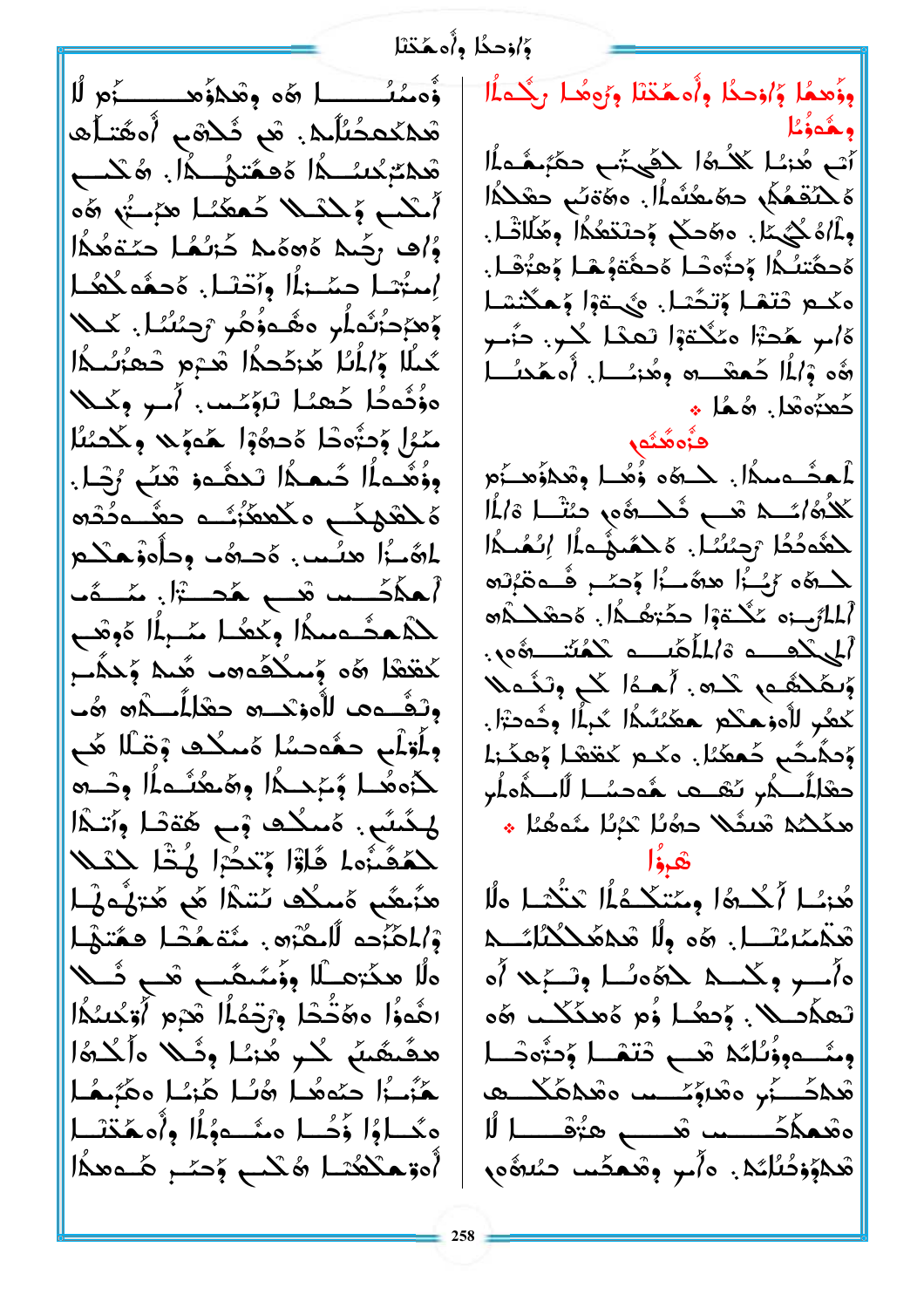وُ/وحدًا وأُه هَنَّنَا

تحلمو فَأَوْهَا هُـزَبَ لِلْنُنُّبِ هِكْبُكُمُّا. هُوْا وكمع أوسُما وأتبال وهُزْدا وهُوْما. هكَّ م لْمَحْسُـدُا هَاهُمْــتُهُاْ وِؤْهِسُـا هَّبُـمُـــا نَـْعَفَـــدَ الْأُوذِكْــــرِ اوْائلُكَـــد. مكْتُمْ لَمْهُمُ أَرْمُنُا وِحْقِقُا وِهَٰزَحُكُمْ لْحُرِ حَرَّىٰ أَهْلُ مَاسُلٌ مُوهُمْ الْمُرْسَمُا. مَعْـــٰـٰهَ تَصْبِحُ أُصْحَحَّــٰ زُلِ وأُحُـــا هْدْعُبْكْنَا هَادْبَرِ كُنْ هُمّْنَىدًا وِهَٰلَاتْـا وَّحْكِ هَبَّتَمْـا. أَحَضًا وَوِلًا مِجْـــةَا الْمَسْمَعْهُ عَلَى الْمَسْمَعَةِ مِنْ مِنْهُمْ وَّىكُمْ هَزَّىْمُدًّا هُنَّى هَلْدُهَى ۖ هُوهُا هُرِهُمُا وِكُلْهُا فِزُوهُنُور أهدُ وسِمًا. كَنْ مُسْبُسًا قَلَكُمَّا ھدُّەھُئا. كەھ ھُبُعُا ەَھھَبِعُنَا ەلَّا هْھكَمْئُسَا. كَلَّهُمْ يُرْضًا وْٱلْمُسَلَّفَ لِمُعْمَوُهُا <sub>ٱ</sub>ْجِنُنُـا.. لِمِنَّة وِسَّىلًا وِمْع مَتكَمَلًا هِعَنْتَا مْعَذَكْسِ حَسِكِدًا. وقع لمُكْتَا وهُدْرًا قَعَمْكُمْ حَسْعَدًا. وِكْلَاهِ غَلَّا هُوصِمًا وَّاسِعُزًا حَدَّمًا \* <u>ش: ا</u> حَكَمْحَــْــٰمِــٰمَلْ ). مِنْزَمِـمِكْنَـٰلِ وَمِحْكَمِّــِف لْمُشْمِلًا. ﴿ وَمُعَمِّصُبِ حَقَّلَتُمِلًا. ههُمبُرا وقَداؤُهنُو حَمِيكِمُا وُهُما وِلًا حُــووُب وَهكــكُو كَعثُوهُكــمِـلًا. ومِّمَــلًا هَجْهَجْمَــا مِكْجَبٍ لِمُوجَدِّبُلَّا أَهُمُ الْمَسْمَلِ الْمَسْرِينَ مِنْ الْمَسْرَةُ الْمَسْتَمَرَّةُ الْمَسْتَمَرَّةُ الْمَسْتَمَرَّةُ ا حسَّنكُفُ عاُل. هَكْشًا وِهْيْ ال ݣْلْمُ/مُدْ حِدْهِحْمِيمُا لْا مْدْفَسِعْنَا

هَدُمُ اللَّهُ حَتُمْ مَمَّالٍ وِلْمَحْمِيمُ ا وَْحُكِ أَهْلَكَ: وَلَمَكْنَ حَيْمَهُا وَّىكُمْ ثَكْلُو جُمْلَوُّا وَوَّىْتِقَا وَصَلَّلًا وَّمُكُس، مَكْمٍ هُكُم أَفْ مُقَطِّعُنًا وَفِّيدًا هُ/هِنُماْلِ وِنُعِمَالِ. كَمِ هَٰذِكَٰ: أَبِهِ هَبِي فَلا سَنْعُلِ ثَبِيهِ هَوْةَهِ لَهِ ەئْلا ۋەھكا ەئزئىمال. ەئىلا تصال هُدشُوهمُا. وضُــلا مَنْشَا وَجِنُعِشَاً هَحفَّى أَلْكُنَّهُم كَبِ هِبْمُداً أَبِيهَا لُمِكُنكُما وُجِكُم هُم شُكلا مُتَمَعْصًا. ھكَتِفُتَـــا وكَـــــفُلًا وَوُمِيمُـــــدًا. ة/َحِقُوْوَهِدَّمْنَا حُضْرِ أَبِهِ لِحَوَّهِ وَهُم قَبِ نَعْمَى أُسِرٍ وِكَعْدُرْفُنْا وِثَّةَوُنَا شَيْ ھُىطًا وُحُدٍ هُبُىعًا. وكَرِ هُكَا أَبِي كْحَتّْمَةَ حَسَّمَكْمُنَا كَعِنّْهَا وَبِ كَسُتْبَارٍ. لَّاهُبْ أَرَاهُ كُمْ ذَٰلِ كَعِمَقْتَيْبَ هُــم وُّوسْــل هُـقُــلِمُلْ كَــحِمْدُ هُــدُل وِهْــمِ هُ كُلَّــعٍ. كَمُتّْسًا هُــعٍ حقُّهوْهُنُــاً. ﻼﻗﻘﯘﺛــﺎ ﺣﻔﺤﺪُــﺎ. ܠﻤَﻨُﻨْــَـﺎ حمْدحمُنُا لِّلْتِعِنْكُمُا حَدَّمْنُال حَتَمْعَلَ حكَوْحُمِيكُا بِرُحِيكَا وأَحِدُّمِيكَا وَيَكْب لِكْنُتْتَرَا حِشُوهُمُا وَوُودُتُنَا هَقَبُرَا أَه كُم أَهـهُ! وَتَعَلَّمُوا حَكَرِكُمْ وَإِذَا وَالْمَجَمَّدَاوُا ؤُحُـــاً هَ٥ وَحِدًٰٓــــــ حلَّ٥ هَجَنْـــا لُا مْحِكْتَكْسَـا مِعْوَصْـا لَا حُدَّــوتِكْا همَّسُا هَكْلُ وأَحدُّدمكُ ا مَكَاتَبَب ەڭھُر ەلَّاھُەر ەْݣەممُر ھُبْمُعْ ھُمَا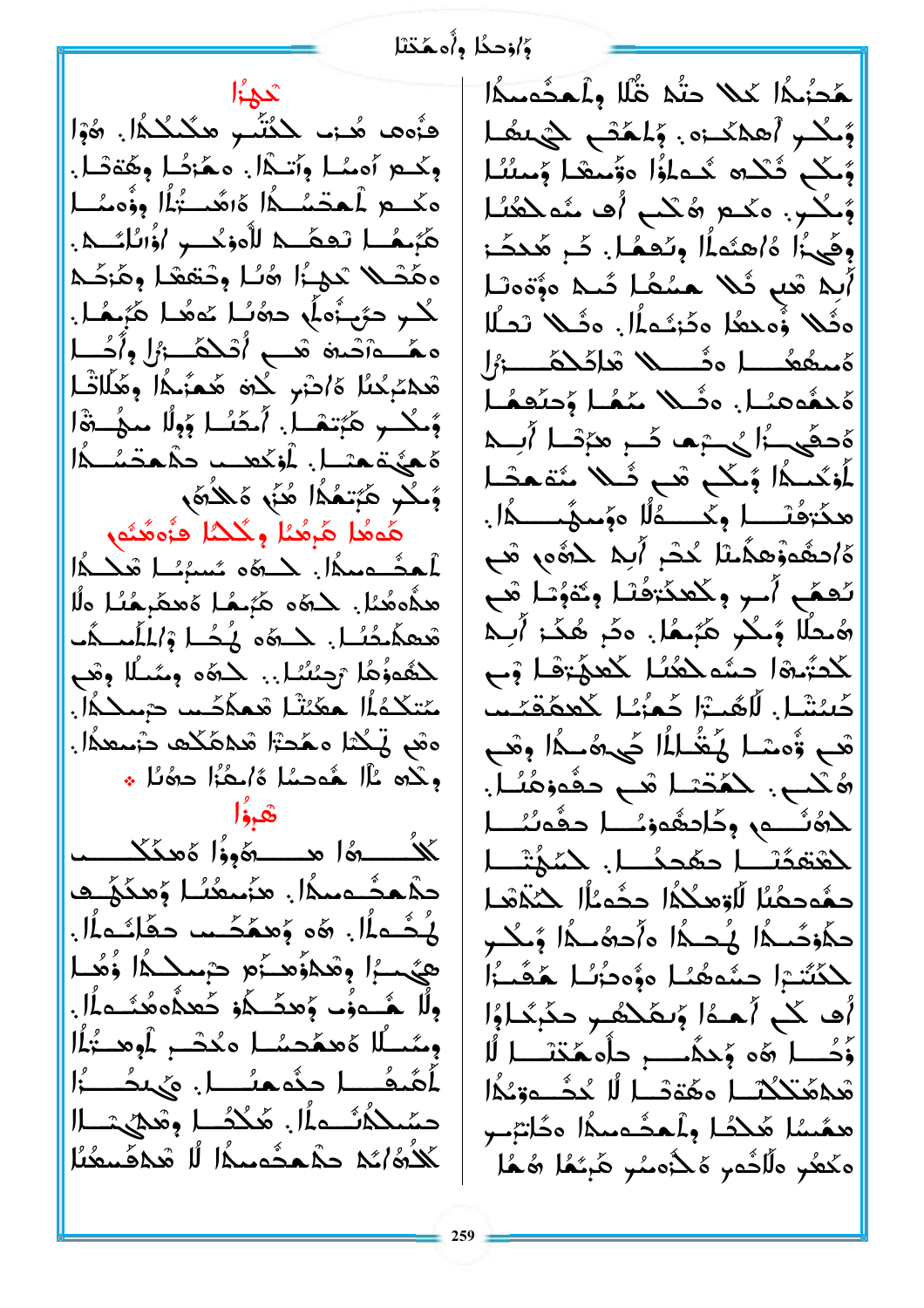وُاوْدِدُا وأَوْهَدْنَا

أَهْدُمُاْ هِجُرْهِ 50\$ حَدُّ;ْ10\$. مَمْع وهَكْثُـء)ُرٖ هَكْثُـءا ثَــلا مُحْقَب مَكْرِ هِكْمَاهُ إِلَٰهُمْ لَهُ وَلَٰهُ هُمْ مَنْ لَهِ لمؤد وهُنا هُنّي هُا همّكَت حعُب حثُكْثَ أَوْحُلُ هِمْمٍ فُوصًا وَحِكْتَعْلَ وَوَّيْكُمْا لَمُقْلِمْ كُلْرٍ لْمُحَْسَمَا ا هدَهَــــــــــ و و دُهــــــــ و و و الله عني الله عني مستقلب حَمَعُنَـا حمَـُـلَا وِلَموۡ َــدُاۤ كَــدٖ مُدَـٰٓـا هَٰاحِمَّتَـٰٓ کَـٰٓ ٖاُهْنَتَـٰٓ حَشَـٰٓءٖٗہۦۢڵا ؞ هُوصُلاً كُلْرٍ وِهُفَّ; كُلْرٍ وَيُؤَكَّلُ كَلا مَنْدَمَٰا لَٰا هكُنْحَدًا حَعَجَبْدُومَٰا كُرِ حَكَمًا كَمْؤُوسُوهِ مُحَصِّحَالَ أَسَمَّ حكْلَمْدُدْمِيلَانَ حُدْمَسَانَ كُنْسَ وُأَفْ أَكْفَتْهِ! فُبْعُمٍ 500 كُلِّرٍ هُائَنَّـةُومٍ كَسڤَيهُماُل. كَرٍ أَبِيهِ هَدْسُدِ بِمَعْنُا أَسِ خُصْدُا هَ لِلْحَمِمِ أَنُوبِ فَاتَواٰ اِ. لْمُوصِيًا لَكْسٍ وَجِيئَنِدُو أَنْقُفْ \$ هُ/لمَّكْتُمُ مَّع هُءهدًا لَّا هُمَّعْكُدًا حمَّفٌۂُه مكْسِفُه أَل. كُرِ هُم هِتُوْا وِنُــدَوُّا هُوِؤْدَمُـــا شَدْهَكَـــت ٱبـــد دْمِمْكْمَالِ هُوَجِسًا كُنْبِ جُعَةُوهْمَا تَكْتَا هَكْلَا وِلْمَثْـٰءمماً. أُه هَٰـُمُـٰل حثَّةهما أَسْلَاصًا لَحْسِرٍ هُـــزُه وِلْمِدَّےمِيكَ أَوْتِسْيَدْ حَقَدَّدَّے اُلْ مكَعكُـدا إِوّْآا وَبِحَثَماًا حَزَىـو حَعْدِ هُٰۥۢۢٳ وٖهٗٚڵڎٞڡڵٳۦ ؎۫ٞٸڂٳ۞۠ٮ۞۠ٮۿؙڔ وَّىكُمَا وَّەەُ مُتَضَمَّعْتُمَا بَا مَحَبَّىصَ وَّسعْدا وِـمَحْشَـٰمرِ لِحْمَلُ وِلْمَــرُّەم

دَّاِـــدُّه اُلْ. هِ اُلْا شَعِجَا حَنُّــدَّا حَزَّدُــمَالَ. ەلْل ھَجْوَدْنُل كَتَبْحِجُلْ هَكْلاَصْحُلْ. ولْل هَدَكَرِبُلَ حَسْمَعَدُا إِنْهُدًا أَبِدْ هُء هَه وَكُمفَنفُ عالَمَ وَمِينُكِ إِلَمْك كْحَزْىمُا ەْحغْىىملُر وِلَاوْكْا فْزَعِـدُه هَـــم لهُــْـــملَا. كَـــب للهُّـقوهــا هِ يُكْتُبُكُمُا وَوَحَصَصَ لَحْسِرٍ هَٰٓبِهُمْسَا تحفُّللاً مكّد حُمنُومُو وَحَمَدُكُ لحَهْتَهَا وِكَدُعِمًا هَجَنَمَ كَسَبَئًا. ة/هُنعنسه لَأَمْنَسَبِ وَوَقْعَسَبِ 200 حعَفُ حِدًا وَسَهَّىدًا. أَبِّهِ وَهُ وَهُ وقع محدِّهُمُّا مَحْمَعُكُلاً 50مَكْ مَعْ وَّمْعَكُلْ. وقْعِ مَكْلُتْا قْلِحْكَرْهَا (2004 دأەھُشُــەلَمَا. كَــــر مَــــر هَىــــەُەر كْحِنُهِ هِمَّا وِرَهَٰا هُكْتَحِب أَلَمَّا كَحِبَ فُــوعب لأُوذِيْــره أُهُـــز 30أ كُــرف حُىحُدٌ \_\_ە/ْل ، هُ/مِنْزُ َ لِلْمَالَّحِبِ وَ بِهِ ألملكَّسين أهوهك هره هُدتمت هوا كُنْ حُمْدُمُّا. مِّى وَهُ فَزُّهُمْت ٱب وِلْنُدِيلا ۚ لَكْتِبْ هِكُتُمْتِيْدًا ٱُهَٰٓ ۚ 10% لَكْتُ دَاهُ مُشْتَّبِهِ أَلْ: ﴾امْتَرْتُسَلَ وِلْمْس كْلّْمِ هُـُلَّا هُـْعَـُـلْ وَهِدَهُووَّى كُسفَيْهُـءاُل. مَنْـرِ وِهُــوهنا أَنــاهَوْت وَهِهُما كُمْسِهِ شَمْهِوْمِ مُكْسَمِهِ كَعْوَمِيثُمالِ. ݣَامِيزُنْلْ وَّامِعْيْرْهِ ۚ وِهُدْنَالْ حكْتَصَا تَرَبَّسَا أَصَلَّكُمَا هَهُكُمْ هَالَ. سُر وِكُمْ تَكُفُّهُ كَتَقْعَدُ مَكْنٌ هُتَيْءٌ }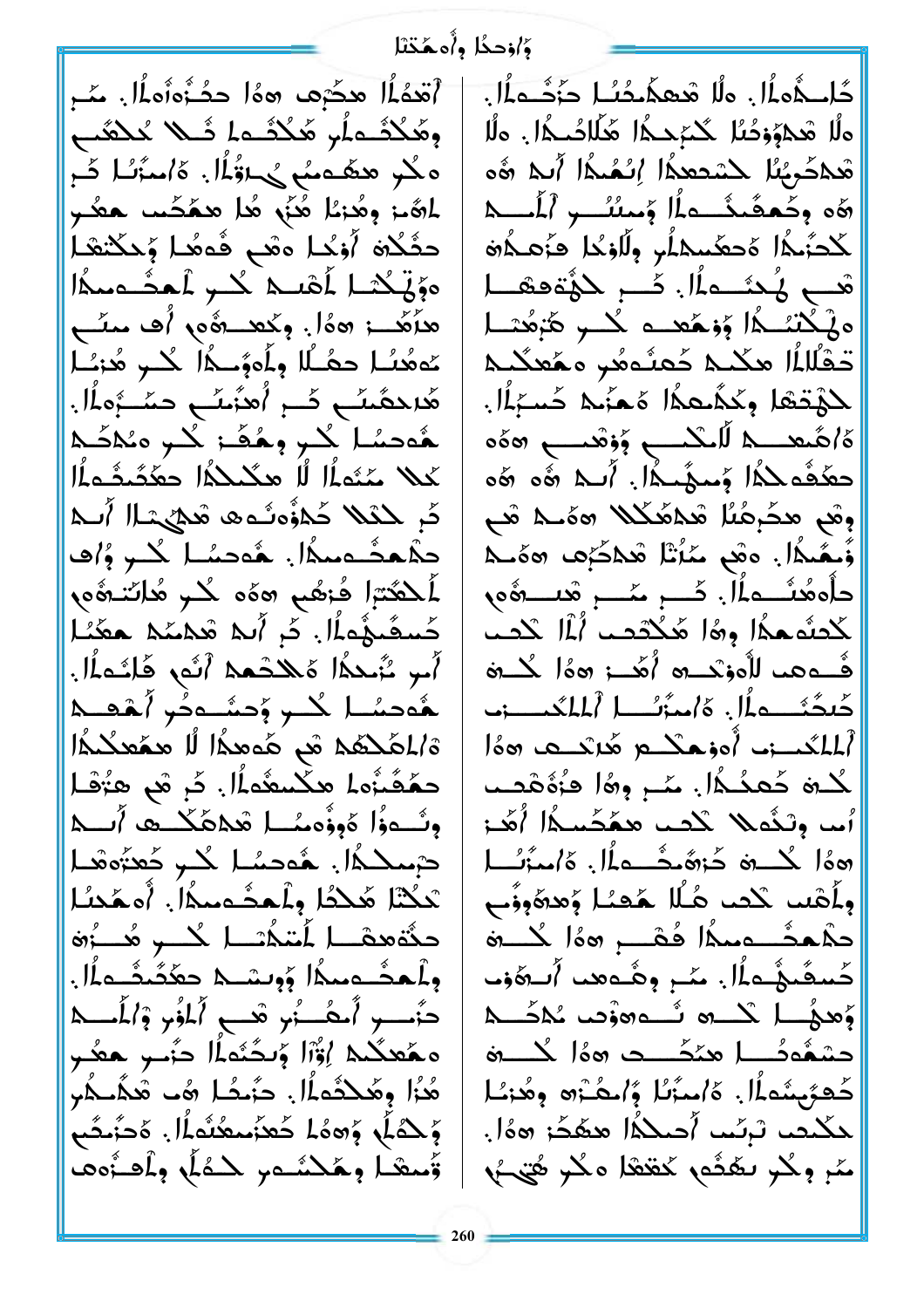وْالْمَعْدَٰلْمْ حَعُلَتْ إِلَىٰ الْحَمَّدْ وَإِنِّي كُنْبَر هُوَصِبُلُ هُهُنبُلُ أَيْخُوهُلَ وَضَرِ أَيَذُهُ بِ كْمِلا هُوْتُحِدًّا ةَالْمِيزُوْ كَلا أَوْكُلَ. كُرِ أُهوَّدُا وقع نِّكْدَا ٱلمَّكْعِدِ. كُر أَحثُومبِدًا وَعِنّه كُر أَكْفَتَ إ دَّىبِ ۞ُه وْٱلْمَا كَعْعْدِ وِهُٰٓئِىٰا ۚ كُنْبِ هُوصِيُا وَمِنْكُمْ يُكْتُوَاهُو وَوُٱ وهُـدةحُكُر. كُـر لَمْوَمْكُل وَٱحكَمْوَا َكْذَبُلُو حَمَّزُهَ أَا هَجُعَيْهِشَمْأَا. كُـُو لْمَثَّدسَكُا نُبُسِكُا وِؤُمْرَشُد حصُّلًا عَەمُدا هَـٰۃمُدُا لُا محمّقدے۔دُا جب حُد تَّعِيْ إِلَمَا تَيْمِ مِنْكُمْ مِنْكُمْ بِمَا أَبِي هُمْ يَكْسَمُ أَحْلًا وِهَٰا هَٰزَكُمْ حَزَىـٰهُا ۖ حَقْمَكُعُـلَ. كُر هُءصُا كُنُّا وِثْعِ كُنتُ وُّەفُـا تَعَمَلَاتُكُمْ . كُلْبِ لَمَا وَقَسَمًا وَقَوْمَكُمْ لْحُتُسِ هَكْتْݣَدُا. ݣُـْرِ ٱحْشُدْهَا، وِهَءَٱحكُم هُم نُـٰزًا هَمْنَا وُٱتَّـٰاهَـٰذَرَلَ. لُحْسِرِ هُوَجِسًا وَٱجْتَجِسِيمَ لِلْكَسِيلُرِ هَّبُـعـُـدًا هُـعَنُــدًا ومَكْلآثَـــرِ نُـهوُّنُـْـا. لَكُمْ هَيْ الْمُ الْمُؤْمَنُ وَالْمُلَائِحَةِ حَوْهَدَهُ ئگـــقوْا ەھْھـــتْ ەتىگشـــا. كْــــو مِهِ شَــْمِـدُ مِــمِكْرِ لِيَ الْمُموسِّـ مِنْ أَمْسِنَـ مِنْ مِنْ ةالمأهَّب لمُدَعثُــهممُــن كُـــو هُدمسُــا ورُفِـا هَالمُـــدُرِ إميُنــدُا. حدُوْا وْالْمَلا حُــْهْ حَعْصُمْـْـماْا. كُــْر لَمَوْمِــدًا وَجَدْهِــدَ حَكَــبِلُرِ أُدفِعُــأَ وأوٌمعُــد}اً. دىُهُــدؤُد}ا وفُــدة؛ِىّـبر ەئعْقىھىر ھَبْتقا. ەتېددا وەمھْنُەلمَ وِحُو. كُمْ هَيْ أَا وِمُهْدَ كَعْدَمْ بْلَ

كُمْ هُمْ هُحْدُهُ أَ. ه كُمْ هُزَيًّا تَحَمُّلُا مَّتِبِٱۤا كَبِرْدِبِّ عَاهُدُا حَمَّرُواْا ۖ هَـٰٓءَۭ **ێؠ؇ؘ**ڡۊۘڂڲؙڔ؆ٚڲڷۊؽڲؙٳ؞ٷڡػٮ۞ۜ ِكْتَمْلَا كَتَعَمْلَ وِحُت**َمُ**دًا. هَنَّى وَ هَبِّ معُعُدُ الصَّنْدُ الْمَسْلَمُ الْمَارْتَ الْمُ ەَحْكَـْجُـُـْـمالْ. وهَــكْل كَــح مْدَدُـل وَحِسًا مِمُعِنُـمِلَا. وَسِـرَهُووُرِ حَمَــلَا حكتشا وأوؤحأا حردئهأا ولأكمر ەڭدەملو ھۇمگا ھەگا م هُوهُا وُلَوْمٍ وِكُلْمًا فَزُوهُنَيْمٍ أَحدُّــــــــــمكُمْ لَــــــرَهُ مِنْ وُهُـــــــلِّهُ مَحبِّــــوَوُّا حَقَّوْصَدُا وُٱسْلَاهَا ٱلْمُلَّاسِلَةُ وَهُدَىٰ حَقَّـه دُدْهِ . هَكُمْوْ كَالْحُـهُه مْآه . هَكَـــتْرَا وأهنَّبِ لمُعضَوسِكُم جَزْوهُما. وهَدْتَرَا مَكْتُوْا هَكْشُە مەن كەنگە ئۇنگەن ەتّْكْكْدُا دَبْسًى حَعّْزَحْحَـدُا وُحْكـ ەڭىسال مُىمْسا ھەَسىم ئۇئىسەتە. مأهثُومها هَذَا هِكَنَا أَفِ أَوْخُا. وثتما فمُتهْل حمّةدْل وأتـدْا بفُعـو هەَه لاُهرشت و شەھ مەئىگىگ ەقلاكْمقَىنّىپ. وتمشّىمە شىنقْضَى ەْسۈشّْى. ەڭم ھَلَاتْا تىىگەلى ھُنَّىي. مَكْعِ هَجَةًا وِلَا هُدِعِ تَعْدَا كَلِّ وَتَرَهَّدَ لَكُمْ لَمُصَدِّمًا وِكْلُهُ عَالَم **ئگرؤ ا** ِكُمْ هُمُسُلَّ كُلُّهُ وَ*أَخَ*ا هُءَ أَسْلَيْلَ. لْحُبِ لَمُوَمِّطُا وَبِسُلِّيْ إِسْلِ وَجَحْشَمِهِ فَيِيءُ احْمُدْدُلْ. هُههُ اُ خَرْبُهُمْ كُبِر أَسْكَاهِ مِنْ أَخْذُهَا. خُبْرِ مُحَدَّدِهِ الْمُؤَسِيرَا وْارْمِسْكَ كَتْݣَا كُتْبَارْ. كُتْبَرْ هْيَجْرَأَا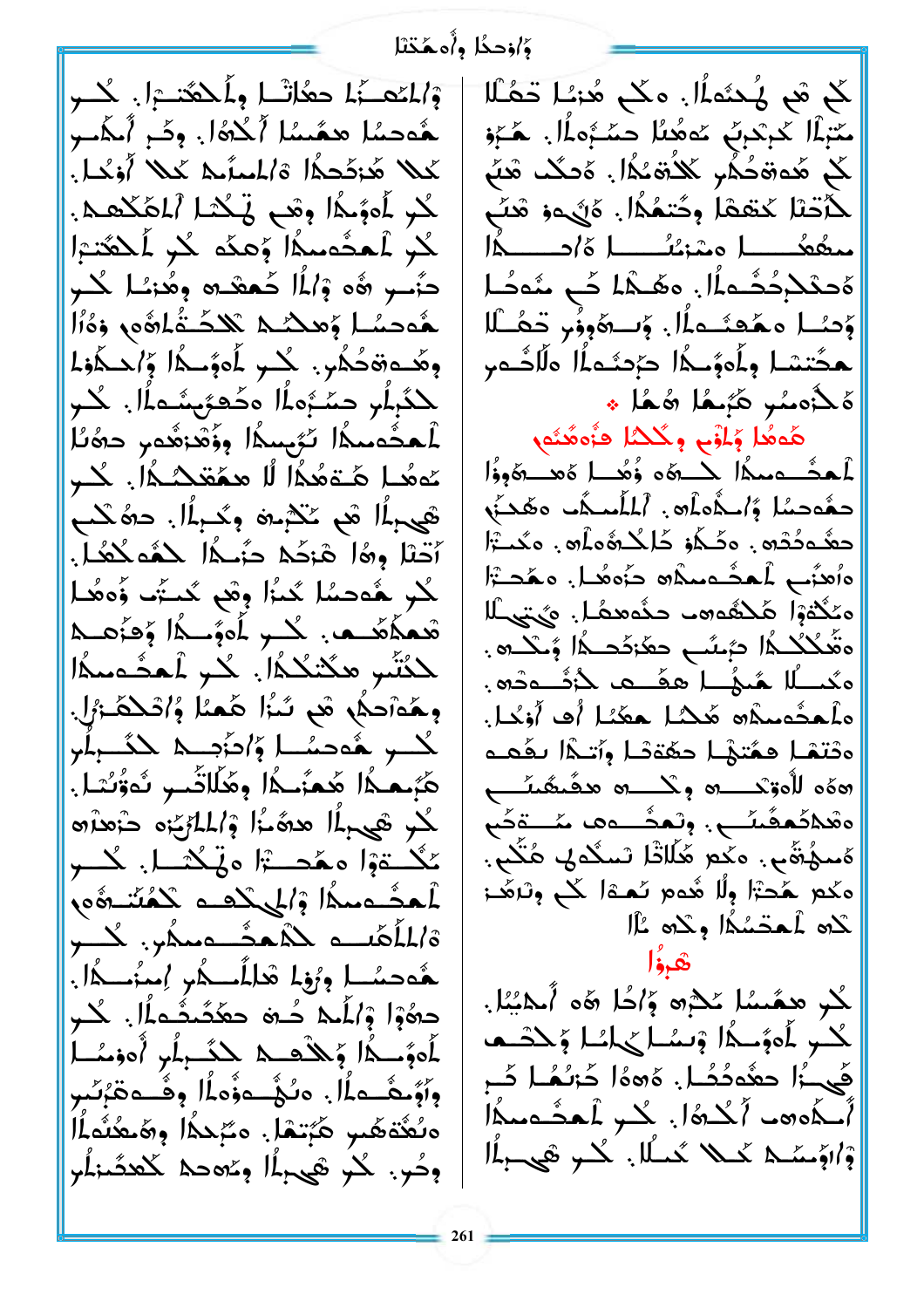وَعَنُوهِ وَكُوهِ. وِغْدَى كَمِلا وُثُودُا هدَهُ: كَـرِ هُوصُـا ههُـ: أَيُـا لْمُكْتُهُلْا. هَـُـهِ مَسْلًا لِهَنَّكْمَـل كْخُورَّا. وُهوْا هْدْلُوُّىنُلْ هَزْم هَٰكْذًا أَمَرُّهودها وَّـمَّىكُلْ. كُنْبِ لِمُّهوَّمَكُلْ هُنْزَل هُــَةُمُاً. وَرُكَــدَاُنَ ـدَهَّـٰذَوَّـــدُّى هَــعِ أَتكْتَـا. وقب كَــزا هُــلًا مكْــدًا وككفؤاء لخر هجرا التكما وككلا هُمْ ثَلاَ ئُمْ هُدَادُه هُدْهُمْ. ٥٥٥ هَكُنْ كَنَا ثَنَا هُـتَفَعْ. هَكْتُهُ هُععنُم ثُلا ئشّاً. هِمْلُو وُٱلْمِ. أَهمُا ۚ لَا مُنْا أَكْدُا حَهَّحُواْبِ. وِتَسَـٰأَا مَسُنُـُو. حَعْلِلُمـكُو وِلَمْوَلَمـعَ. ەتقَـەما كَلمُۂِمَسر كَبِ مْرَجِدَّىنّى كُذْكُرْا وِكْتُا وِأَوْجِعْكَالِ. وَتَخُطَلا . بمستحمته ممكني وأعثى هقك ەتىڭ خارىم ئىمگىسىمىدا لا هَدَفَهمُنَـــدُا هَلَّاشُـــــمِ هِيُحـــــزَا ەھكىشلا ەلمۇەمئىر مىئال ەھامىئىلا هُمُا هُحثُكُاثُ ﴾ وبكمأا وزجارا وُهُــا وْ/يُاْ وَيَــْـْبَرِ لّاوْجُــا وْ/المْكَنّْهُـــدْ ەتمار اھلە مىلەندا ۋىمۇسىدا. ەتىخى هْنُـهِ غُـْمَاً. مَعْكَــهِ خَــْمَاْ هَدـُ;ا لِمُحُلِّ. وَهُنْ هِعَيْنَاْ كُمْ أَوْكُنْلَ. هِكُت هُــز هُــتَمَكِ لْمَحْسُــدًا مِمَّة كُهْــا وؤُوهبُوْما أَمكُنا وَاسو عَكْتَوْا وَحَدَبْنَا مألمكتــْمِ وُحُكــر تعـقـا حُكــر. أُمحّكـُـا ِكْحِبْرَهِ وِوَّەُبِ. حَنُبِ ۞ه وَٱلمَّا ەَحِدَّب وِتَالَمَا. وَيَصُّم لِكَيْلَاهُم حَصَّصًا لَحَقُوا ووَّحْلِمُّ مِحَبُّمُلْمُّهُ لَمَاوِّخُزْتِ هِزْهَٰتِ حمَّقُــ;ٌه£ وۡمحكمُرٖ. كُــرٖ هُءحسُـل حْيِبْدُ أَرْسَامِكُمْشُمْلًا . مَكْشَبُلْ وَّجُلْ كَعَزْحَكْشُــْمَاْ اهُـْئَــا. كُــْبِ لَمْوَهُـــكَا وُهبُوْط هزُكُمْ مِلَّكُمْمِطْ گُدْهَكُلا حَكَدْحُصًا هُــزُهِ}ْ. كُــرٍ هَيْــزِــرُا وتحافظ المشتار المستك المحامي هُـومُاْ هُوَ أَئْسُلَ. كُـرِ أَحْثُوممُاْ وُحرَّهِ هُـا محَٰرِيْكُـماُ الرَّكَــدَاٰ هَــدَــدَا أَوْهُدًا وْالْمُحَفَّدْ كُبْرٍ. كُبْرِ لَمُوَمِّكُم وَلَى أَوِلَ هُنَّى لِمُثَلَّاةَ مِعْمَكُمَاْ وَوُّهُـــولُمْ وَمَــدُّومُا لَــوَّـــوصُــوكُــو لُل هَدَهُكُكُمَا كُبِ هَيْ بِمُأَ وَحُمِعَمُمَا هُرُقَا هُبْتُمَا هُنْبِ كُـرٍ. هُبُـم هَّزَمِ هَٰزَمِ هُزْئِهِ رَجَّاهُا. وَهَكُم ثَلاةى تَـٰٓتِنُكُا مْعِ لْمَحَّمِىكُو. كُـر مُوصِيًا وَالْمَمْعَدِ مَنْ هُوَ تَرَا هُ هِتُمْكُلْ. هُ حَكْسَمْ وَمُعَلِّهُ هُمُ مِنْ للعمِّدْسُنْــــا حفَّتْـــا وهَكْفَــــــهْرِ كَعنْكُدهُا ووُّەمْزُهُـا كُـر لَمْوَسْدُا أَحِدْكُمْ وَلَا مُحْكَضَّصَّتَ وَحَسَبًٰا وِلَا مُحدث على مُصابِعًا حقَّم م حْدَمَكُمَّا . وَحْدَحْ هُاتْ حَمَّتْعْدَ كَحِلًا كَمِلًا. كُرِ مُعشَّدِمكُمَّا نُدوُّا لُه هُ٥كُسُكًا. وْالِمُكْصَدْ هُبْ هُنْكُمْ فَيْ زُلَائِيهِ. كُبِ لَمْوَوْسِيدًا لَمُصْبِعًا كَدَهِمْا وَهُوَّمَ حَالَمُدَاْ. وَٱلْمَحْفُّ كَدَ لَمُتَوْصًا هُمْسَّتْلَا مَتَّنَّا وُاوُم. كُــْر هَيْ أَلْهُ مِنْكُمْ كَمَلًا شُوْهَنُا وُهُا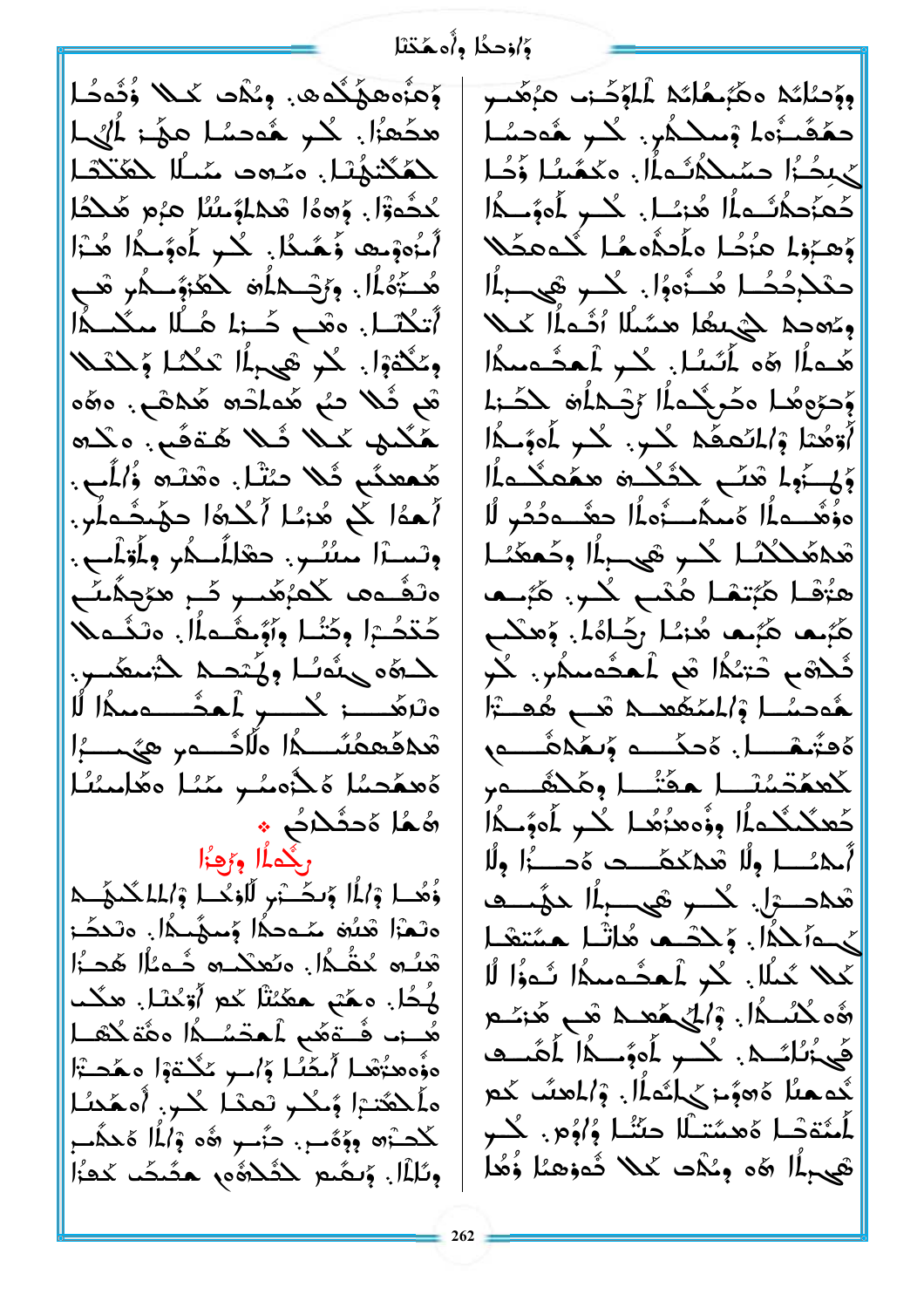وَٱحكُنُوا هُدْئِلْتُمْ. هَء وَحَدًاوُا هُنُّا مْقَسُمًا. حْتْدَ تْكْتَا مْعَثْمِيمُ هْلِّكْمْا هِكُمْ أُوهَقْنَا خُعْبُوهْا. أُهمَّدَنُـا كَدَرْه وِوَّەْسِر هڤَـدُائـُـد حِبُّو وْٱلْمَالْكُمْعْدُ وَهُوْسُلْ هَٰلِكُدُو وَٱسْتَدَاسًا هُنُوزُٱسًا. وَضَيْبِءٍ ٱُف سِنَّے هَٰرَدجَنَبْ هُ/هزَّنبْ هَٰاِسُـما أَهْتِ لَمَاسًا ﴾. أُه هَٰدُمًا ضَعتُوهُما لَلْمَسْرِ ثُلا وَلِلْكَ لِمَمْتَزَا وَسَحَدُهِ لَدُه أَحْدَثُ مِنْ أَمْسِدِ الْمُحْدِثَ الْمُحَدَّثَ الْمُحَدَّثَ الْمُحَدَّثَ الْمُحَدَّثَ كُعِبُّوهْما كُحِبُّوهِ وِوَوَّسِنٍ وَحِنَّسَـٰهَا 0هَـٰٓدَيْـُـهِ لَمْـٰ أَمْرَاءَ أَمْرَاءُ وَعَمَلَكُمْ وَعَالَمَـٰدُ لِمُدُّرُكُمْ أُه هَٰدِيُّا حُمْتُوهُمْ. ݣَحْدُوا الْمَعْرَفُولُ يُ هَذَا وَ الْأَوْلَ إِنَّهَا وَ مَسْتَدَهَ مِنْ مَنْ مِنْ مِنْ مِنْ مِنْ هُبْتِهْلِ هُبُسُلْبُمْ. أُوهُدْلُ حِذْوهِهُـل لِكُمُ الْمُسَلَّفُ دَهُنَّتُ وَأَنَّهُ وَمَعَكَمَتُ مْبِ كُلْـ ةَوْا دَّنْــــٰٓرَا أُه هَٰحَنُائـَــكِ. أُه هَٰدسُا حَزَٰهَ هُــا ۖ هــٰهُه وَحِهُةَ صَــا وأتـدًا هُووْهَـلًا مْدَهَّكْـم فَابْلُـُـد. أهكنا حذَّه معمَّا كمَّدُا وهُنْد. لثلاَّتَةٍا وَيَمُحِشَّمَتُيهِ حَالَى هَذَيْنَا هِرْحُزُنُكُمْ. أُه هُدسُه حُعثُرُه قبا للأؤلمُا وفُزُوهُا وِهُكُسرِ وُوَكَسُت كَـــلا معكُــزُا هُدَّمُدُائـــدْ. أَو هَدَنُــا حذُهها بِمِنْ السُّلَاءِ مِنْكُمْ الْمُهْمَى كَعْرْجَزْتُــه لَم م مَكْتَــكْلْتَــكْ . أَه هُـحْتُــل كَعِتَوْهَا حَجُدًا وِيَهْدًا هَدِسُوهِ داُه هَٰذئـــــل هحَـــئائـــــــم. أُه هَٰذئــــل

ولَده لَائُــه من ذَاء من اللَّهُ مِنْ اللَّهُ مِنْ مَنْ اللَّهُ  $\phi$  della **ِی وَهُنُه)** أَحِدُّه مِنَّا الْذَهُ مِّمَاً وَتَعَكَّدُ مَنْ الْمُحَمَّدُ تَتَكُمْا حَضَسُائِكَ. وقَع لَمَتَكُمْ أَلْمَكُنَّفَ ئَرُمِمُائِـد. كـ5ە ۆھـ5ۆز قىم ۋەممْلـا لمَعْبِهِ أَسْدًا وَحَقَّوْهِ الْمَحْشَرَ وَحَكْمَةٍ الْمَعْلَمَةِ وَالْمَسْتَوْمَ لَمْعَى الْمَحْمَسِيْرُهِ ۖ فَالْمُلْئَمْ. لَهُ مَنْ وَكَــلا هَٰزِكَهِــدًا وَحِثَوَهُــا هُدَوِّسُــب جَلْمُلْسُــدَ. ەڭىلا گىىلّا ھَىچُىل ۆتىدە ھَدَّىدُاسَّى ِ. لِّـدهُه وَهكَهُـْتَ نُـهِهوَا أَسو هَٰزَيُّـهَـهُـا أَحْدَّائُــمْ. هَدَنْتَــدًا هِمْتَعْــا ٱلْمَحَّــز فَعَمْلُهُمْ فَي مِنْ مِنْ الْمُوْمِنَا ةُامعُــأَا مْلامنْمحُنُــا. مكـــع أُحُــــە م وَوْوِسُا هَبُسُا هَـوْمُلْهُ دَوْسًا. كَبْسًا مْدَهُمُا وَرَجْزًا \* **ئې ۋا** همُسُــا أَكْـــرَهُا وِكْبٍ. وَهُ وُهُــا دَّمَسْـا هُمحَكْـا حفَعثَـــوممُّا. ەھْھكْكُس أَبِه هُكْلُمُه ەھْع فُەھُل وَحكتمْها ووَفِّكْسًا لَمُفسط كُسر لْمَحْمِىمُا مْرَدُّنُلْمُهْ. وَكَرِ مُدَهُّوتُ 06 زُمع أَتَّـ26 أَنَّ كَبْتَ وُثَّـ26 وكَـلا كَسِلًا هَٰدَرْتُلْتُـكِ. هَٰاجْتُــل هَــوَوْلِلا لمَكْرَاءُ رُهِيْدِ كَمِيلاً هَالْمُسْلُمْ ەھَكْشُدەلُرىكىلگە: ۋاڭىئىسا همّحسُل حُتحُثا أَكُد: لأُوزُ مِكْمِ كَلا لْمِدَّےمِیکُر لمُعْیدُانُکے مَّاصَّلات الْمَحدَّمَة مُمَكَّر الْمَرْ الْمَكْرَوَّة مِيمَةْ